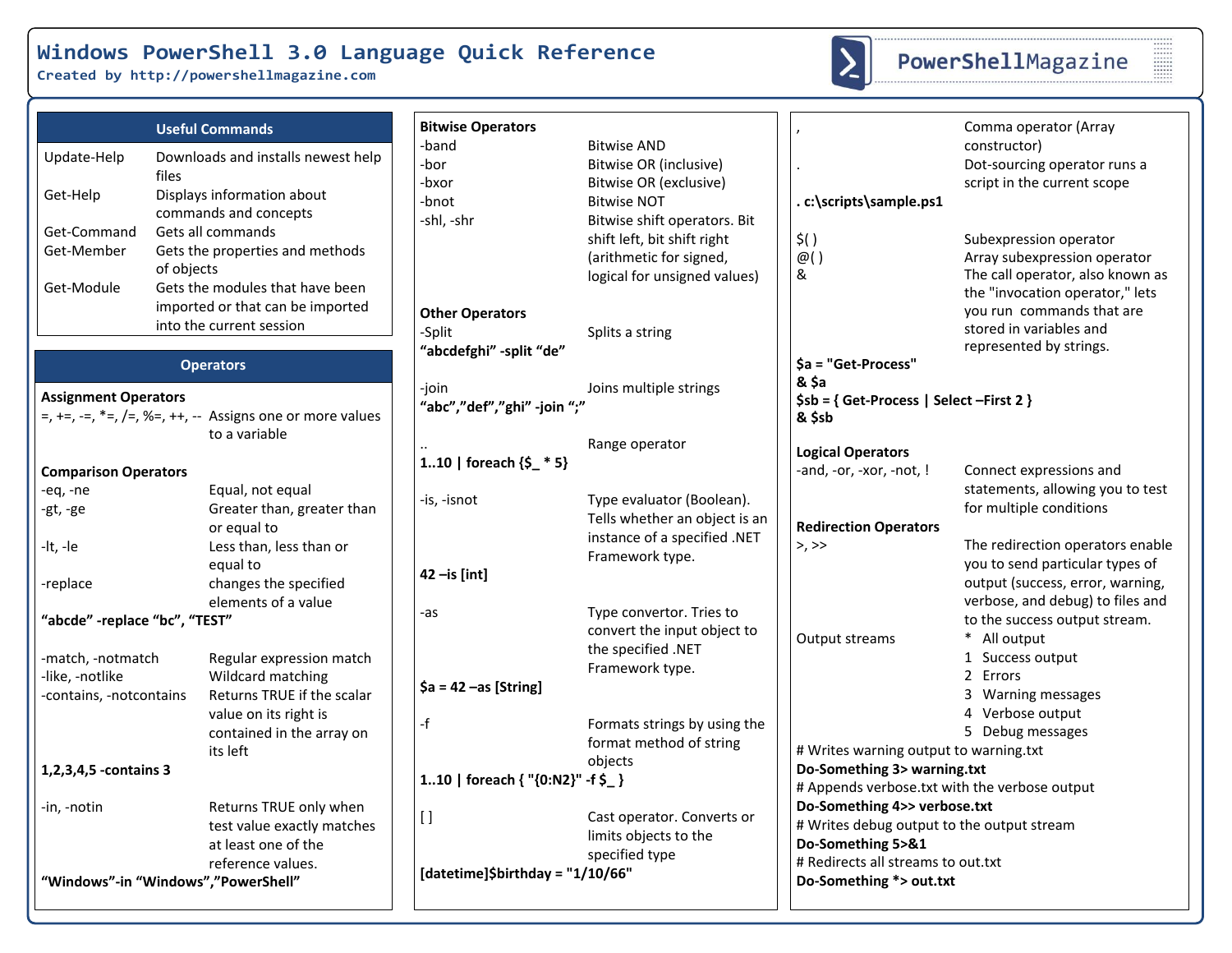**Created by http://powershellmagazine.com**



------<br>------<br>------<br>-------<br>-------

|                                                                  | <b>Arrays</b>                                                                                      | \$hash.key1                                                                                                                                                                                                                      | Returns value of key1                                                                            | \$a.Substring(0,3)                                                                                                                                                      |  |
|------------------------------------------------------------------|----------------------------------------------------------------------------------------------------|----------------------------------------------------------------------------------------------------------------------------------------------------------------------------------------------------------------------------------|--------------------------------------------------------------------------------------------------|-------------------------------------------------------------------------------------------------------------------------------------------------------------------------|--|
| "a", "b", "c"<br>1,2,3<br>@()<br>$\omega(2)$<br>1,(2,3),4        | Array of strings<br>Array of integers<br>Empty array<br>Array of one element<br>Array within array | \$hash["key1"]<br>\$hash.GetEnumerator   sort Key<br>[pscustomobject]@{x=1; y=2}                                                                                                                                                 | Returns value of key1<br>Sorts a hash table by<br>the Key property<br>Creates a custom<br>object | \$a   Get-Member - Member Type Method - Static<br>Static methods are callable with the "::" operator.<br>[DateTime]::IsLeapYear(2012)                                   |  |
| ,"hi"                                                            | Array of one element                                                                               | <b>Comments</b>                                                                                                                                                                                                                  |                                                                                                  | <b>Strings</b>                                                                                                                                                          |  |
| $\frac{5}{2}$ arr[5]<br>\$arr[220]<br>$\text{Sarr}[-1]$          | Sixth element of array*<br>Returns elements 3 thru 21<br>Returns the last array<br>element         | # This is a comment because # is the first character of a<br>token                                                                                                                                                               |                                                                                                  | "This is a string, this \$variable is expanded as is \$(2+2)"<br>'This is a string, this \$variable is not expanded"                                                    |  |
| $\text{Sarr}[-31]$                                               | Displays the last three<br>elements of the array                                                   | \$a = "#This is not a comment"<br>$\$a$ = "something" # but this is.                                                                                                                                                             |                                                                                                  | @''<br>This is a here-string which can contain anything including                                                                                                       |  |
| $\frac{5}{2}arr[1, 4+69]$                                        | Displays the elements at<br>index positions 1,4, and 6<br>through 9                                | Write-Host Hello#world                                                                                                                                                                                                           |                                                                                                  | carriage returns and quotes. Expressions are evaluated:<br>$$(2+2*5)$ . Note that the end marker of the here-string must<br>be at the beginning of a line!              |  |
| @(Get-Process)                                                   | Forces the result to an<br>array using the array sub-<br>expression operator                       | <b>Block Comments</b><br>$<$ # This is                                                                                                                                                                                           |                                                                                                  | "@<br>@'                                                                                                                                                                |  |
| $\text{Sarr}=110$<br>\$arr[(\$arr.length-1)0]                    | Reverses an array                                                                                  | A multi-line comment #>                                                                                                                                                                                                          |                                                                                                  | Here-strings with single quotes do not evaluate expressions:<br>$$(2+2*5)$                                                                                              |  |
| $$arr[1] += 200$                                                 | Adds to an existing value of                                                                       | <b>Object Properties</b>                                                                                                                                                                                                         |                                                                                                  | '@                                                                                                                                                                      |  |
|                                                                  | the second array item<br>(increases the value of the<br>element)                                   | An object's properties can be referenced directly with the<br>"." operator.<br>$Sa = Get-Date$<br>\$a   Get-Member - Member Type Property<br>\$a.Date<br>\$a.TimeOfDay.Hours<br>\$a   Get-Member - Member Type Property - Static |                                                                                                  | <b>Variables</b>                                                                                                                                                        |  |
| $$b = $arr[0,1 + 36]$                                            | Creates a new array based<br>on selected elements of an                                            |                                                                                                                                                                                                                                  |                                                                                                  | Format: \$[scope:]name or \${anyname} or \${any path}<br>\$path = "C:\Windows\System32"                                                                                 |  |
| $\zeta$ z = $\zeta$ arr + $\zeta$ b                              | existing array<br>Combines two arrays into a<br>single array, use the plus                         |                                                                                                                                                                                                                                  |                                                                                                  | Get-ChildItem \${env:ProgramFiles(x86)}<br>\$processes = Get-Process                                                                                                    |  |
| *Arrays are zero-based                                           | operator (+)                                                                                       | Static properties can be referenced with the "::" operator.                                                                                                                                                                      |                                                                                                  | \$global:a =1 # visible everywhere<br>$$local:a = 1 # defined in this scope and visible to children$<br>$$private: a = 1 # same as local but invisible to child scopes$ |  |
| <b>Associative Arrays (Hash tables)</b>                          |                                                                                                    | [DateTime]::Now                                                                                                                                                                                                                  |                                                                                                  | $\frac{1}{2}$ \$script:a = 1 # visible to everything is this script<br># Using scope indicates a local variable in remote commands                                      |  |
| \$hash = $@{}$ {}                                                | Creates empty hash table                                                                           | <b>Methods</b>                                                                                                                                                                                                                   |                                                                                                  | and with Start-Job<br>\$localVar = Read-Host "Directory, please"                                                                                                        |  |
| @{foo=1; bar='value2'}<br>Creates and initialize a<br>hash table |                                                                                                    | Methods can be called on objects.                                                                                                                                                                                                |                                                                                                  | Invoke-Command -ComputerName localhost -ScriptBlock {<br>dir \$using:localVar }                                                                                         |  |
|                                                                  |                                                                                                    |                                                                                                                                                                                                                                  |                                                                                                  |                                                                                                                                                                         |  |
| [ordered]@{a=1; b=2; c=3}Creates an ordered                      | dictionary                                                                                         | \$a = "This is a string"<br>\$a   Get-Member - Member Type Method                                                                                                                                                                |                                                                                                  | Start-Job { dir \$using:localVar -Recurse}<br>\$env:Path += ";D:\Scripts"                                                                                               |  |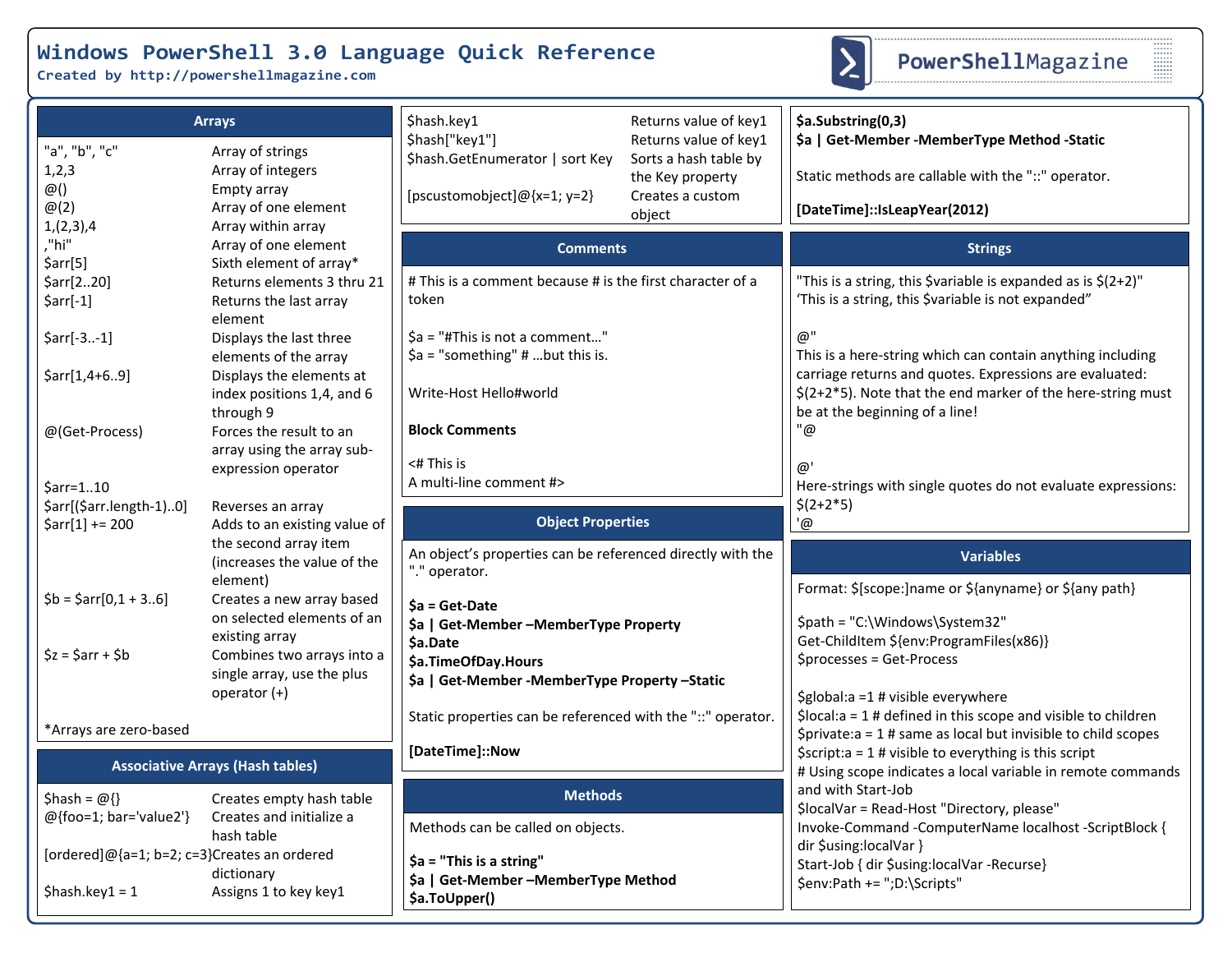**Created by http://powershellmagazine.com**



# PowerShellMagazine

|                                        | Get-Command -Noun Variable # the Variable Cmdlets<br>Get-ChildItem variable: # listing all variables using the | \$Host                  |            | Reference to the application hosting the<br>POWERSHELL language | \$OFS                     | <b>Output Field Separator. Specifies</b><br>the character that separates the             |
|----------------------------------------|----------------------------------------------------------------------------------------------------------------|-------------------------|------------|-----------------------------------------------------------------|---------------------------|------------------------------------------------------------------------------------------|
| variable drive                         |                                                                                                                | \$Input                 |            | Enumerator of objects piped to a script                         |                           | elements of an array when the                                                            |
|                                        |                                                                                                                | \$LastExitCode          |            | Exit code of last program or script                             |                           | array is converted to a string. The                                                      |
|                                        | # strongly-typed variable (can contain only integers)                                                          | <b>\$Matches</b>        |            | Exit code of last program or script                             |                           | default value is: Space.                                                                 |
| [int]\$number=8                        |                                                                                                                | \$MyInvocation          |            | An object with information about the<br>current command         | \$OutputEncoding          | Determines the character<br>encoding method that Windows                                 |
| # attributes can be used on variables  |                                                                                                                | \$PSHome                |            | The installation location of Windows                            |                           | PowerShell uses when it sends                                                            |
| [ValidateRange(1,10)][int]\$number = 1 |                                                                                                                |                         | PowerShell |                                                                 |                           | text to other applications                                                               |
| $$number = 11$ #returns an error       |                                                                                                                | <b>\$profile</b>        | present)   | The standard profile (may not be                                |                           | \$PSDefaultParameterValues Specifies default values for the<br>parameters of cmdlets and |
| # flip variables                       |                                                                                                                | <b>SSwitch</b>          |            | Enumerator in a switch statement                                |                           | advanced functions                                                                       |
| $$a=1;$ \$b=2                          |                                                                                                                | <b>\$True</b>           |            | Boolean value for TRUE                                          | \$PSEmailServer           | Specifies the default e-mail server                                                      |
| $$a, $b = $b, $a$                      |                                                                                                                | <b>SFalse</b>           |            | Boolean value for FALSE                                         |                           | that is used to send e-mail                                                              |
|                                        |                                                                                                                | \$PSCulture             |            | Current culture                                                 |                           | messages                                                                                 |
| # multi assignment                     |                                                                                                                | <b>\$PSUICulture</b>    |            | Current UI culture                                              |                           | \$PSModuleAutoLoadingPreference Enables and disables                                     |
| $$a, $b, $c = 0$                       |                                                                                                                |                         |            | \$PsVersionTable Details about the version of Windows           |                           | automatic importing of modules                                                           |
| $$a, $b, $c = 'a', 'b', 'c'$           |                                                                                                                |                         | PowerShell |                                                                 |                           | in the session. "All" is the default.                                                    |
| $\sin(5a, 5b, 5c) = a b c'.split()$    |                                                                                                                | <b>SPwd</b>             |            | The full path of the current directory                          |                           | \$PSSessionApplicationName Specifies the default application                             |
|                                        |                                                                                                                |                         |            |                                                                 |                           | name for a remote command that                                                           |
|                                        | # create read only variable (can be overwritten with -                                                         |                         |            | <b>Windows PowerShell Preference Variables</b>                  |                           | uses WS-Management technology                                                            |
| Force)                                 |                                                                                                                | \$ConfirmPreference     |            |                                                                 |                           | \$PSSessionConfigurationName Specifies the default session                               |
|                                        | Set-Variable -Name ReadOnlyVar -Value 3 -Option                                                                |                         |            | Determines whether Windows                                      |                           | configuration that is used for                                                           |
| ReadOnly                               |                                                                                                                |                         |            | PowerShell automatically<br>prompts you for confirmation        |                           | PSSessions created in the current                                                        |
|                                        |                                                                                                                |                         |            | before running a cmdlet or                                      |                           | session                                                                                  |
|                                        | # create Constant variable (cannot be overwritten)                                                             |                         |            | function                                                        | \$PSSessionOption         | Establishes the default values for                                                       |
|                                        | Set-Variable -Name Pi -Value 3.14 -Option Constant                                                             | \$DebugPreference       |            | <b>Determines how Windows</b>                                   |                           | advanced user options in a                                                               |
|                                        | <b>Windows PowerShell Automatic Variables</b>                                                                  |                         |            | PowerShell responds to                                          |                           | remote session                                                                           |
|                                        | (not exhaustive)                                                                                               |                         |            | debugging                                                       | \$VerbosePreference       | Determines how Windows                                                                   |
| \$\$                                   | Last token of the previous                                                                                     | \$ErrorActionPreference |            | Determines how Windows                                          |                           | PowerShell responds to verbose                                                           |
|                                        | command line                                                                                                   |                         |            | PowerShell responds to a non-                                   |                           | messages generated by a script,                                                          |
| \$?                                    | Boolean status of last command                                                                                 |                         |            | terminating error                                               |                           | cmdlet or provider<br><b>Determines how Windows</b>                                      |
| \$^                                    | First token of the previous                                                                                    | \$ErrorView             |            | Determines the display format                                   | \$WarningPreference       | PowerShell responds to warning                                                           |
|                                        | command line                                                                                                   |                         |            | of error messages in Windows                                    |                           | messages generated by a script,                                                          |
| \$ \$PSItem                            | Current pipeline object                                                                                        |                         |            | PowerShell                                                      |                           | cmdlet or provider                                                                       |
| \$Args                                 | Arguments to a script or function                                                                              |                         |            | \$FormatEnumerationLimitDetermines how many                     | <b>\$WhatIfPreference</b> | Determines whether WhatIf is                                                             |
| \$Error                                | Array of errors from previous                                                                                  |                         |            | enumerated items are included                                   |                           | automatically enabled for every                                                          |
|                                        | commands                                                                                                       |                         |            | in a display                                                    |                           | command that supports it                                                                 |
| \$ForEach                              | Reference to the enumerator in a                                                                               |                         |            | \$MaximumHistoryCount Determines how many                       |                           |                                                                                          |
|                                        | foreach loop                                                                                                   |                         |            | commands are saved in the                                       |                           |                                                                                          |
| \$Home                                 | The user's home directory                                                                                      |                         |            | command history for the                                         |                           |                                                                                          |
|                                        |                                                                                                                |                         |            | current session                                                 |                           |                                                                                          |